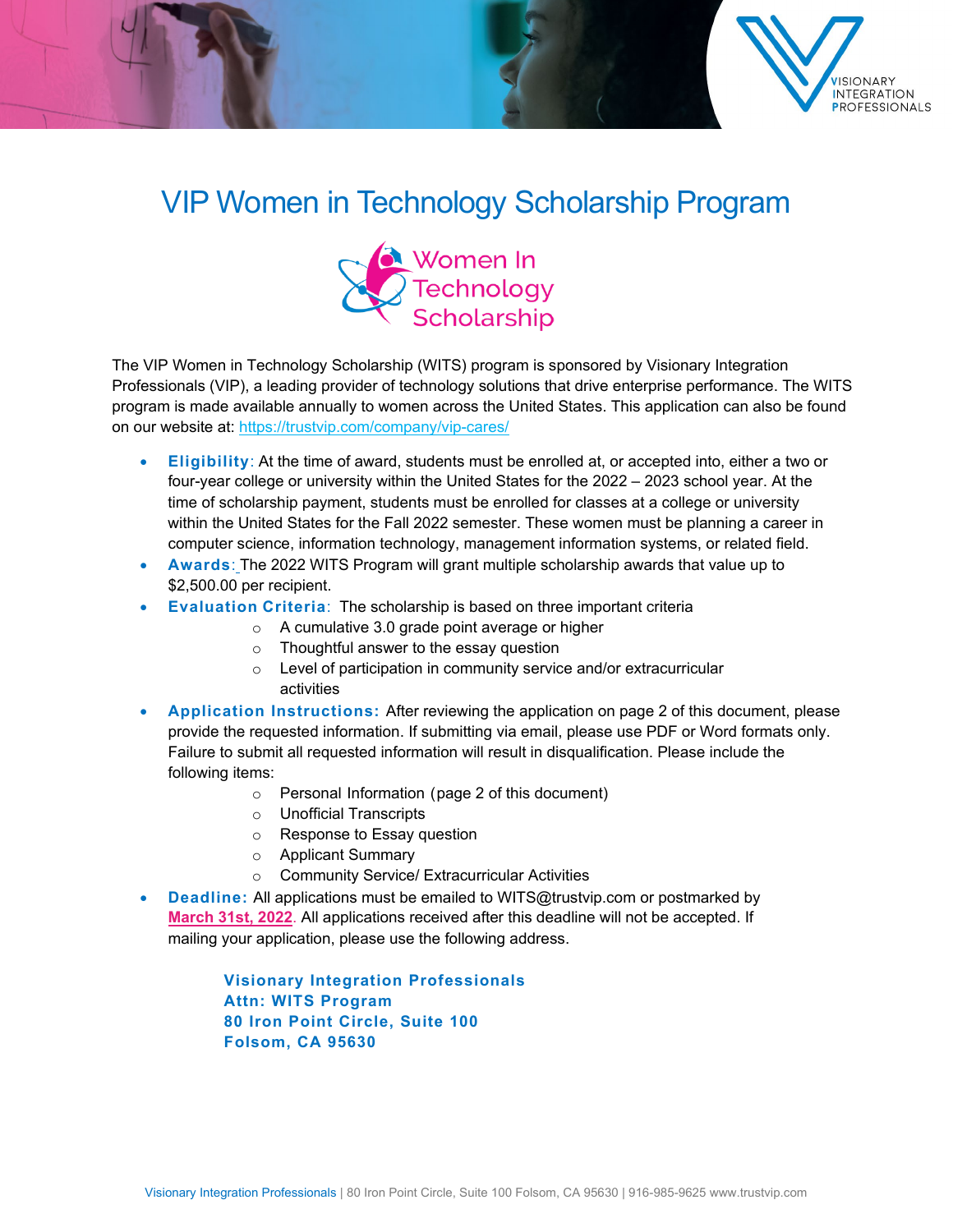

## 2022 WITS Application

**Please provide the following information:**

| Name:                                                                   |
|-------------------------------------------------------------------------|
| <b>Mailing Address:</b>                                                 |
| City, State, Zipcode:                                                   |
| <b>Phone Number:</b>                                                    |
| Email:                                                                  |
| <b>Current or Intended College or University:</b>                       |
| Level Currently Enrolled in: High School, College, or Graduate Program? |
| <b>Current or Intended Major:</b>                                       |
| <b>Link to Major Program Course Requirements:</b>                       |
| <b>How Did You Hear About WITS?</b>                                     |

**Transcripts**: Please provide a copy of your unofficial high school and/or college transcripts.

**Essay Question**: In 1500 words or less, please describe how the COVID pandemic has impacted the Information Technology (IT) industry and how you imagine the industry will evolve in the next five years? Please provide a specific and comprehensive response targeted at an IT concentration (Information Management, Cybersecurity, Software Development, Networking, Systems Administration, Database Administration, Project Management, Computer Support, etc.).

Responses to the essay topic should not be based upon the impacts of social media on society or access to Information Technology/Computer Science educational programs. Responses of this nature will be disqualified.

• **Applicant Summary**: Please include a short (200-500 words) personal statement expressing how your experiences – academics, extracurricular activities, work, or internship opportunities – are shaping your educational and career goals.

• **Community Service and Extracurricular Activities**: For each one of your community services, volunteering, and extracurricular activities, please provide pertinent information related to your involvement such as role and responsibilities, duration of participation, leadership position(s) held, etc.

• **Deadline**: Applications must be emailed or postmarked by **March 31st, 2022**. Applications received after this deadline will not be accepted.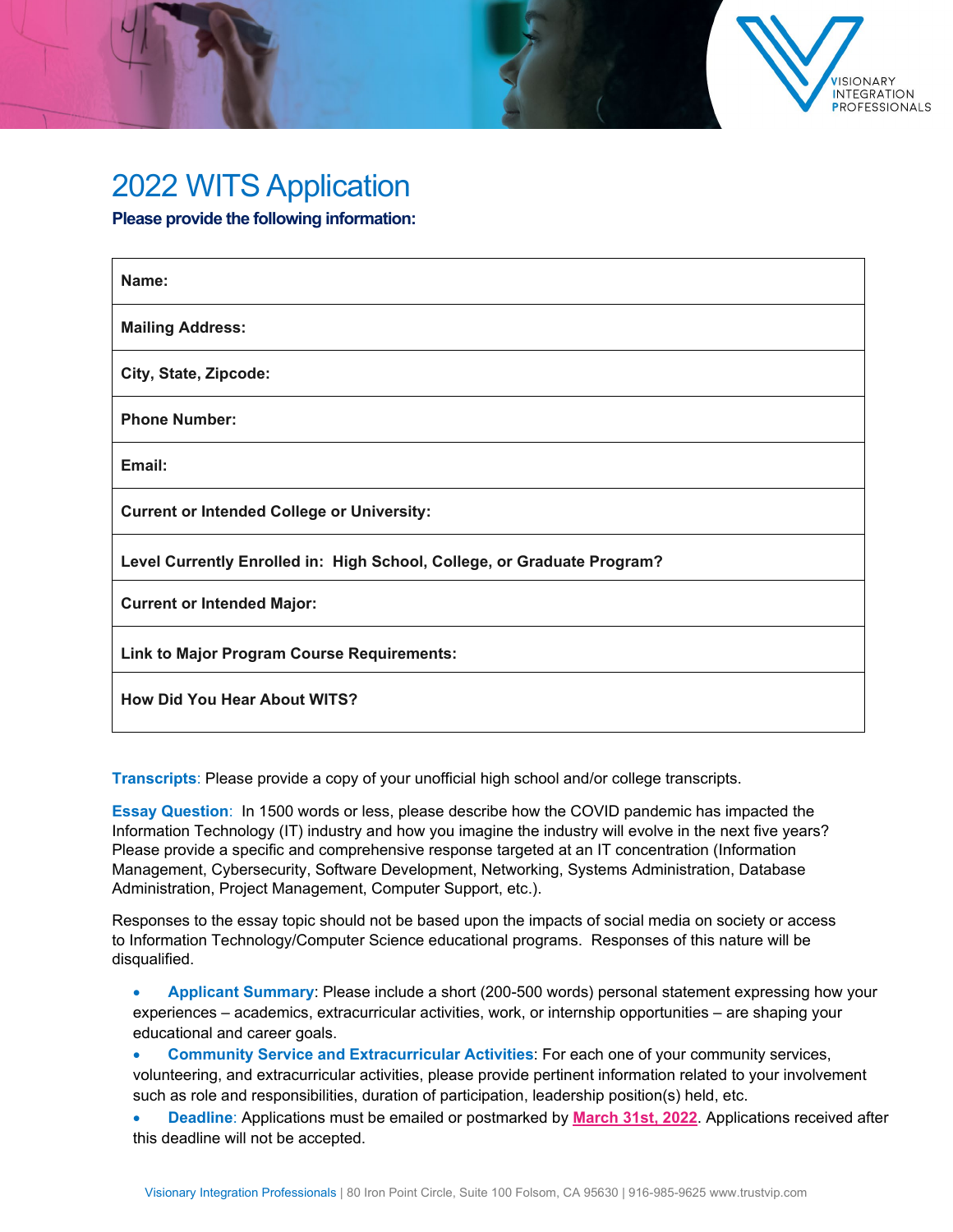

## WITS 2022 FAQS

#### **What are the eligibility requirements for the WITS scholarship?**

- Female, college-bound student (must be enrolled or accepted at a two or four-year university or college at the time of award)
- Must be a computer science, information systems, business information management, or other IT-related major
- 3.0 or above cumulative GPA
- Include the required documentation detailed on the application page:
	- o Completed application page
	- o Essay
	- o Unofficial transcripts
	- o Community service/extracurricular activities
	- o Applicant summary

#### **How do I apply?**

Download our 2022 application from our website (trustvip.com) or request it via email at [WITS@trustvip.com.](mailto:WITS@trustvip.com) Applications can be submitted via email to [WITS@trustvip.com](mailto:WITS@trustvip.com) or by mail to:

**Visionary Integration Professionals Attn: WITS Program 80 Iron Point Circle, Suite 100 Folsom, CA 95630**

#### **All applications must be received via email by midnight, Pacific Time, March 31st, 2022, or postmarked by March 31st, 2022 to be eligible.**

#### **When will the 2022 WITS Scholarships be awarded?**

Award winners will be notified of their award no later than May 3rd, 2022. Scholarship award will be made payable to your school's Office of Financial Aid prior to the start of classes for the Fall 2022 semester.

#### **What formats should I use?**

PDF and Word (.doc) only. No image files (.jpg, .png, .tif) .pages or other formats will be opened. If received, they will be considered ineligible.

#### **Can I send my application materials via Google or Dropbox?**

Due to security reasons, we are unable to open any links (example: Dropbox, Google Drive). Any application received via link will be considered ineligible and deleted. This also applies to Parchment and any other document transfer services.

Please send your completed application materials (Word or PDF) to [WITS@trustvip.com](mailto:WITS@trustvip.com) by the due date for consideration.

#### **What is the period of interest for community service/extracurricular activity hours?**

There is no requirement for community service/extracurricular hours. We are looking for leadership skills, creativity, and initiative in this section. Feel free to use as many or as few activities as you see fit.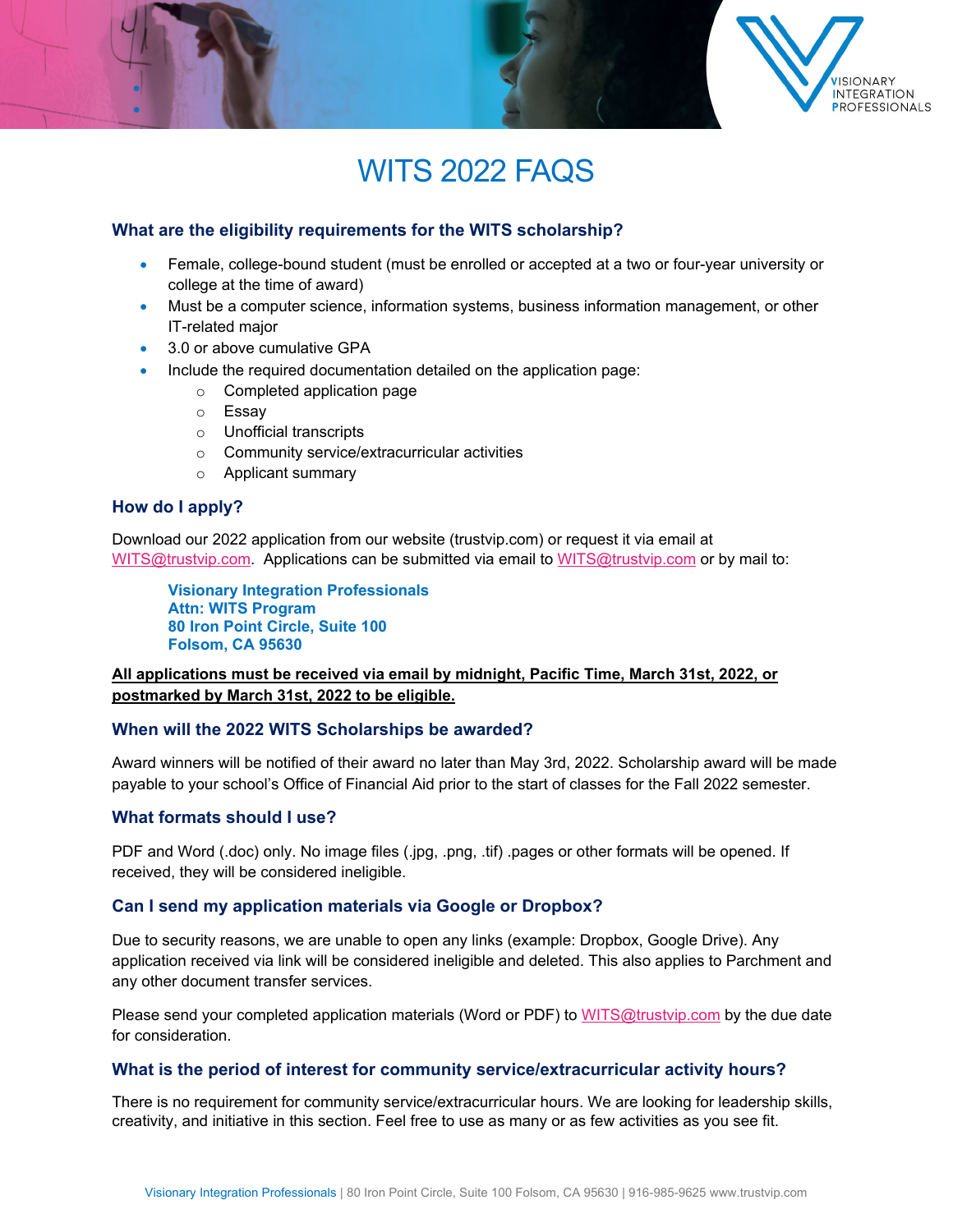

#### **Do I need to use APA, MLA, or another format for my essay?**

No.

#### **Is my major eligible?**

Check out our list of examples in this packet. Don't see it? Email us at [WITS@trustvip.com](mailto:WITS@trustvip.com) with a link to your program's major course requirements.

#### **Can I apply as an undecided major?**

No. You must have a computer science, information technology, or other IT-related major to be considered eligible. Please see our list of majors in this packet.

#### **What if computer science or information technology is my minor?**

You must have a computer science, information technology, or other IT-related major to be considered eligible. See our list of suggested eligible/ineligible majors in this packet.

#### **I am pursuing my masters/graduate degree. Can I apply?**

Absolutely! Please designate your degree program in the application.

#### **I'm returning to college after an extended break. Am I eligible?**

As long as you meet the requirements (detailed on page 1 of this packet), your application is eligible.

#### **Do I need to be currently enrolled?**

No, but you must be accepted at your selected university at the time of award.

#### **Is there an age restriction?**

No.

#### **Is this program open to non – U.S. Citizens who plan to attend college in the U.S.?**

No. You must be a U.S. Citizen or Legal Resident to apply.

#### **Does eligibility depend on income level?**

No.

#### **When will recipients be notified of their award?**

Recipients will be notified by email no later than May 3rd, 2022.

#### **How can I contact you?**

We're available during regular business hours Monday- Friday at [WITS@trustvip.com.](mailto:WITS@trustvip.com) The WITS committee is not available to speak to applicants by phone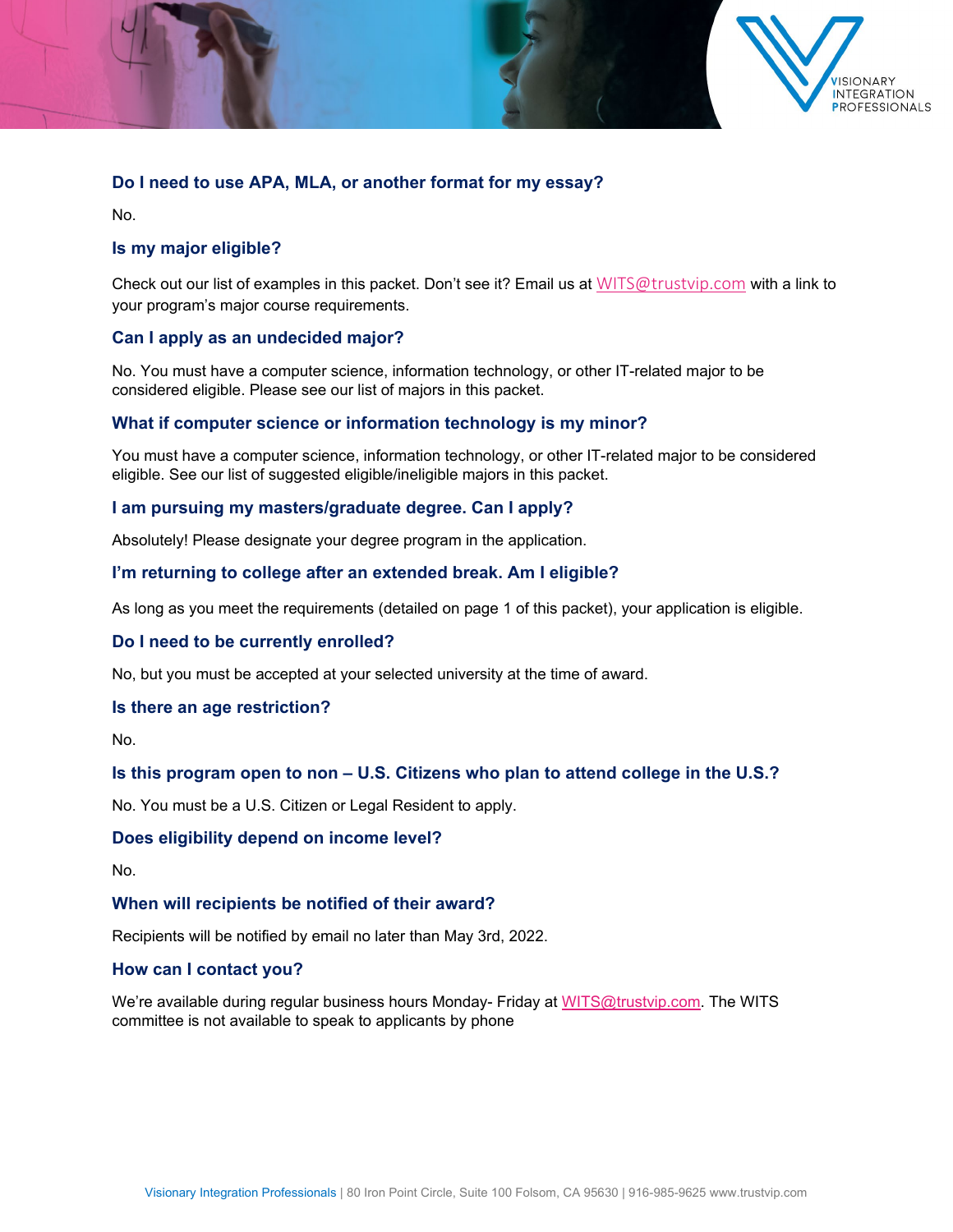

## Is My Major Eligible?

Below are **examples** of eligible and ineligible majors for VIP's 2022 Women in Technology Scholarship (WITS) Program.

If you don't see your major and would like to confirm your eligibility, please send an email to [WITS@trustvip.com](mailto:WITS@trustvip.com) with your intended/current major, your school, and a link to your school's major/coursework requirements.

#### **ELIGIBLE INELIGIBLE**

### Big Data **Australian Engineering** Aerospace Engineering Business Information Systems **Applied Mathematics** Computer Engineering **Bioinformatics Bioinformatics** Computer Information Systems **Biology** Computer Networking **Biomedical Engineering** Computer Programming Blockchain Computer Science **Business** Business Cybersecurity **Business** Analytics Data Analytics **Chemical Engineering** Data Science **Computational Biology** Information Management & Systems Computational Media Information Science **Computer Modeling** Information Systems Electrical Engineering Information Systems Networking Game Design Management Information Systems Health Data Science Management Systems **Human Computer Interaction (HCI)** Software Engineering **Informatics**

# Internet of Things Library and Information Science Machine Learning Mechanical Engineering Meteorology Physics Statistical Science

Visionary Integration Professionals | 80 Iron Point Circle, Suite 100 Folsom, CA 95630 | 916-985-9625 www.trustvip.com

Website Design